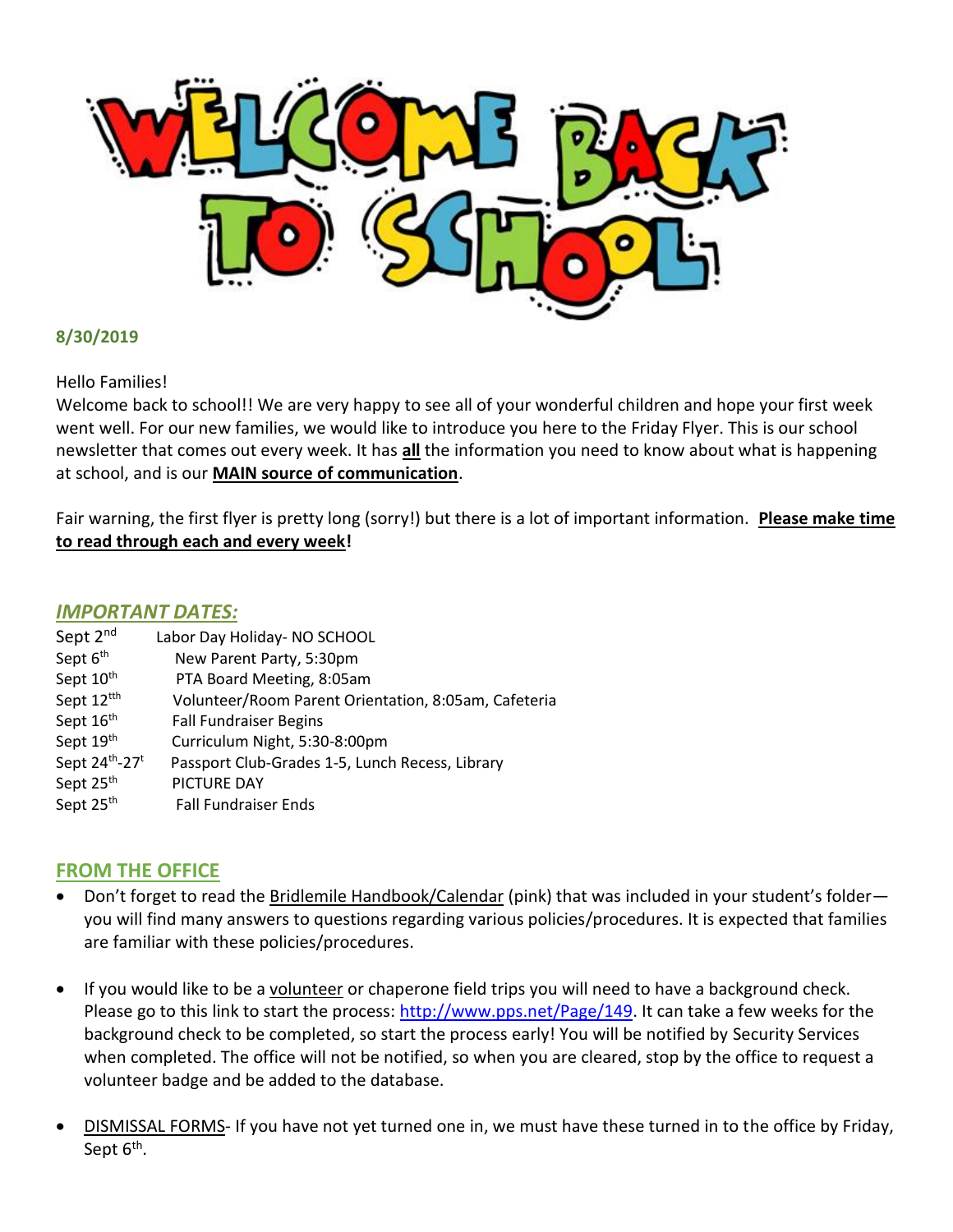## **DISMISSAL CHANGES**

**IMPORTANT** Please email your child's teacher **and** (if enrolled in aftercare)-Champions **at least a day in advance**. If you must make a same day change, please email or call before 11am. Of course there will be emergencies, but early communication is key. Late day/last minute changes are disruptive, take away from classroom instruction time and affects the safety of our students. Email all dismissal changes to the Bridlemile office: [bridlmile-office@pps.net.](mailto:bridlmile-office@pps.net)

Note: If your child will be riding a different bus than usual (i.e. going home with a friend) the student must bring a signed note into the office that morning. The office makes a copy and gives the student the note to take to the teacher. The teacher will make a note of it and the student will need to take that note with them and present to the bus driver.

## PHOTO OPT-OUT

As stated on the Student Enrollment Registration Form under Permissions/Authorizations: student photographs are commonly used in yearbooks (Bridlemile only offers a 5<sup>th</sup> grade yearbook), newsletters, websites and other school related publications. If you do not want your student's photograph used or released for these purposes or for news media, please contact the office to submit a written request (Publicity Denial and Non-Release of Information to the School Directory Form).

## LOST & FOUND

Remember to **LABEL LABEL LABEL LABEL** your child's belongings! We cannot emphasize this enough!!! In addition to labeling coats, jackets and other outerwear, please also label water bottles, hats, gloves, and lunch boxes. Please remember to check lost and found, as it is ultimately your (and your student's) responsibility to retrieve left behind items. Quarterly, we will donate away any unclaimed items to the PPS Clothes Closet at Marshall H.S.

# **Curriculum Night**

*CURRICULUM NIGHT* is September 19th. Come meet your child's teachers and see the amazing things that will happen in your child's classroom this year. Now is a good time to start making arrangements for childcare.

| Schedule:       |                                             |
|-----------------|---------------------------------------------|
|                 | 5:15-5:45 ESL Presentation                  |
| $5:15 - 5 - 45$ | <b>TAG Presentation</b>                     |
| $5:45-6pm$      | Principal Welcome K-2 parents               |
| 6:00-6:45       | Presentations by teachers in K-2 classrooms |
| $6:45 - 7pm$    | Principal Welcome 3-5 parents               |
| 7:00-7:45       | Presentations by teachers in 3-5 classrooms |

## **KINDERGATEN AND NEW PARENT PARTY!!**

Mark your calendar for next Friday Sept. 6 for the adult only event! Organized and Hosted by the PTA!

We are trying something new this year!! We are having a *new parent* "orientation" at school. Come see where to sign your student in and out of school, sign in to volunteer, check out the gym, library, and other areas of the school. Come learn what PTA and Foundation are all about and what is ahead for this school year! This will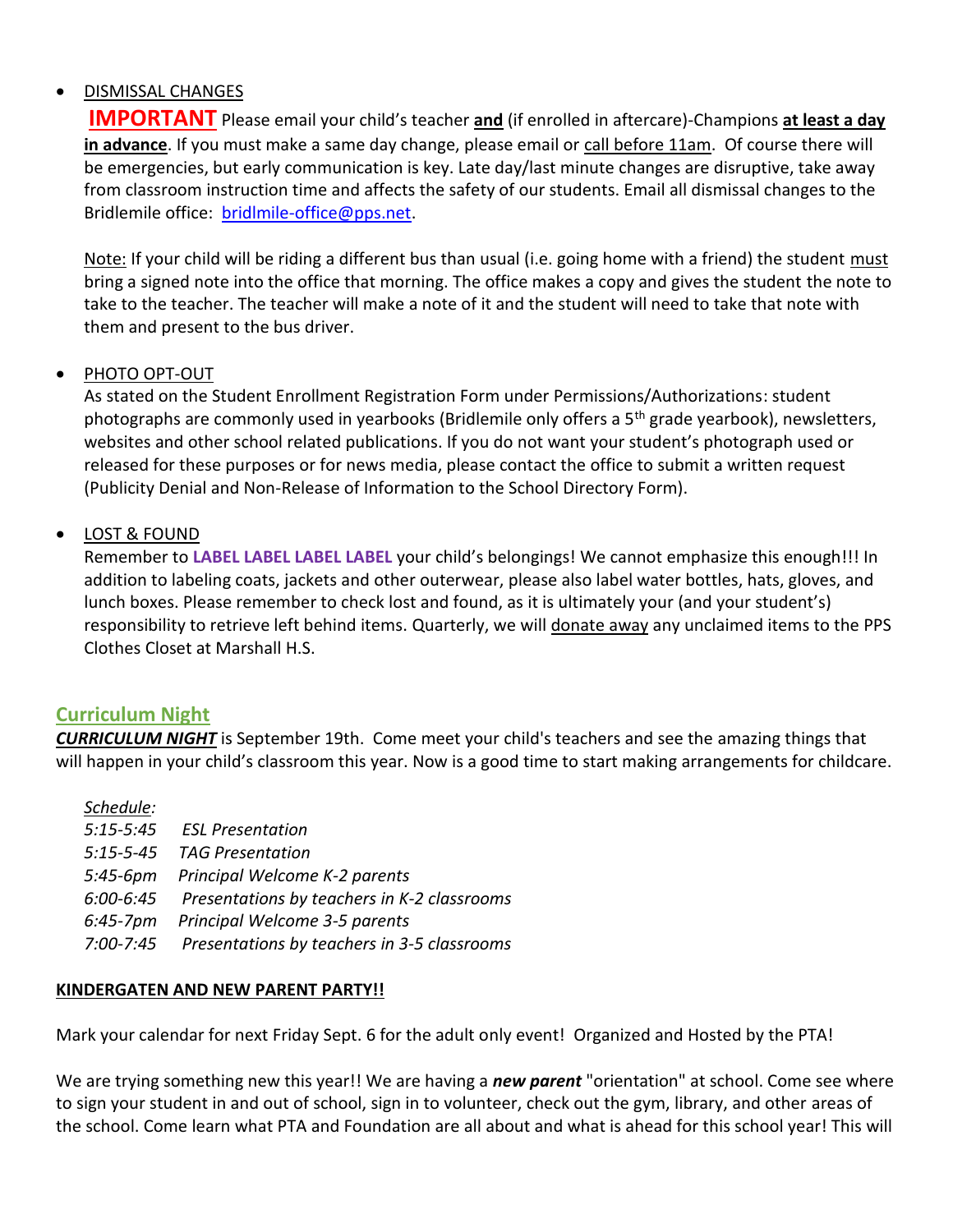begin at Bridlemile School at 5:30 pm. We will then proceed to the Breuer's house for dessert and drinks at 7:30. If you are an "oldie" but have a kindergartner, feel free to just come and join us at the Breuer's at 7:30!!

See you next Friday!

# **COUNSELOR'S CORNER**

Welcome to the Counselor Corner! Week of 8/28/2019: **Theme – Welcome Back to School and to our Community!**

We have a new part-time counselor, Stephanie Cox, on our counseling team this year. Read below for Stephanie's introduction:

Greetings Bridlemile,

I hope your summer was filled with family, friends and fun.

I am excited to join your school counseling team. Working with kids has been my passion for too many years to count. I have worn several hats in the field of education both in California and here in Oregon. I am so pleased that my journey has now brought me to the Bridlemile community. I love teaching classroom lessons, working with small groups, collaborating with families and staff and so much more. I look forward to meeting you personally so that we can work together to meet the needs of your child. So here's to a fabulous 2019-2020 school year! Stephanie

# **Activities – Introductions, [The Bridlemile Values,](https://docs.google.com/document/d/1ZougB1RVVYiddsGxJS9tB55DOzs2I3mi/edit#heading=h.gjdgxs) PBIS and School-Wide Expectations and 5th Grade Leadership Applications.**

This first month of school, both Ms. Cox and myself, Ms. Reich, will be focusing on introducing ourselves to your students, teaching the Bridlemile Values and School Expectations and planning for supports, needs and a great school year.

**Books We're Using This month -- Videos We're Using This Month --** How Full is Your Bucket ["Pete the Cat and the New Guy"](https://youtu.be/W42oHAqM9N8)

## **Curriculum We Are Using This Year –**

- [Kelso's Wheel](https://kelsoschoice.com/free-resources/wheel-of-choice/)
- [Zones of Regulation](https://zonesofregulation.com/)
- [MindUP](https://mindup.org/)
- [The Ophelia Project](https://www.opheliaproject.org/)
- [Teaching Tolerance / GLSEN](https://www.glsen.org/blog-terms/teaching-tolerance)
- [Random Acts of Kindness](https://www.randomactsofkindness.org/)
- [Second Step](http://www.secondstep.org/)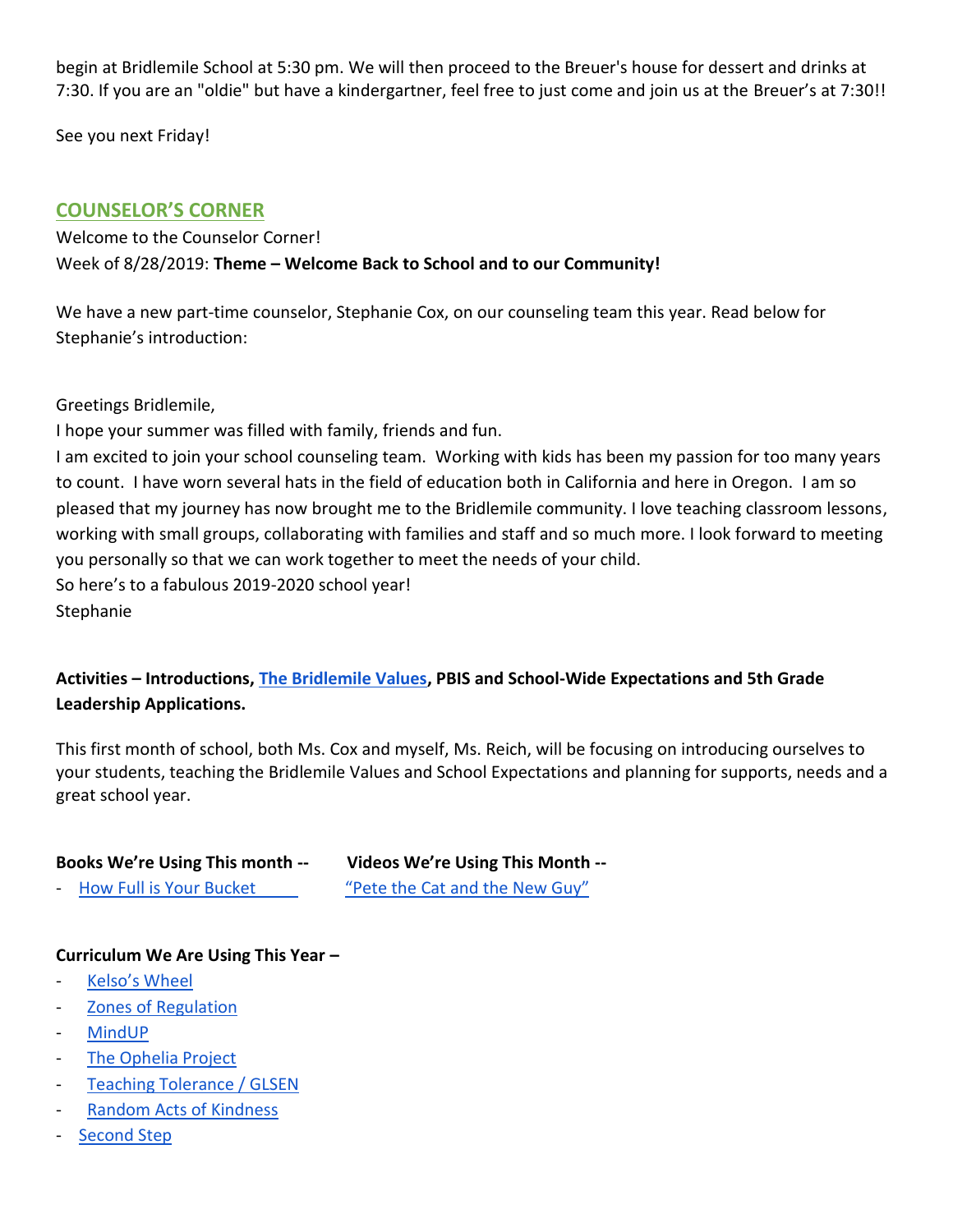**Events –** Here are events coming up in the next few weeks:

- Friday, August 30th: [5th Grade Student Leadership Applications](https://docs.google.com/document/d/1StNcjUusyRKe0E5xhka0qpIXu8iQVpRO/edit#heading=h.gjdgxs) go home
- Monday, September 9th: first day of student leadership

#### **Have a wonderful weekend!**

| Rachel Reich        | <b>Stephanie Cox</b> |  |
|---------------------|----------------------|--|
| rreich@pps.net      | scox@pps.net         |  |
| 503-916-6292 x70212 | 503-916-6292 x70212  |  |

### **MESSAGE FROM MRS. BARLOW**

#### Dear Parents,

The Third, Fourth, and Fifth Graders will all be playing recorders periodically throughout the year in Music. Attached is a letter the children were given in class to order one from the school. You can either write a check to Bridlemile School or pay on School Pay: [https://www.schoolpay.com/pay/for/Recorder-for-music](https://www.schoolpay.com/pay/for/Recorder-for-music-class/Scxgwao)[class/Scxgwao](https://www.schoolpay.com/pay/for/Recorder-for-music-class/Scxgwao)

Thank you! Becca Barlow

### **PTA NEWS**

Happy New School Year!

We are back to business here at Bridlemile and fundraising has begun! You should have received your BLUE school information packet with loads of information for this coming year. We are really excited about all the events we have planned for you and your kiddos. If you missed any of the paperwork, you're in luck! We have EVERYTHING on our school web page. Visit [www.bridlemileschool.org](http://www.bridlemileschool.org/) and take a look at the site to learn and purchase all you need for Bridlemile. There are links to all sites Bridlemile uses. You can also download the events calendar to your phone, sign up to be a PTA member, donate to our Community Outreach program and don't forget the handy ALL ACCESS PASS!!

Don't forget to label your kiddo's clothes, lunch box, water bottle, anything you don't want to lose! If you need labels... go to [http://campaigns.mabelslabels.com,](http://campaigns.mabelslabels.com/) type in Bridlemile and order those labels. PTA receives proceeds from the sale which means proceeds to your kiddo.

Thank you and here's to a great year! Your Bridlemile PTA

### **Thank You!**

Thank you to all of you, parents, students, grandparents who came to our "School Beautification" morning! We are truly grateful for such a great community. Also thank you to Sam and Nicole Pierce for sprucing up the paint around the playground!

#### **CALLING ALL VOLUNTEERS!**

If you're at all interested in volunteering at Bridlemile this year, or want to learn more about opportunities, please come to the Volunteer Orientation.

**Volunteer Orientation** - Thursday, September 12th at 8:05 am in the cafeteria. Come hear more about volunteering!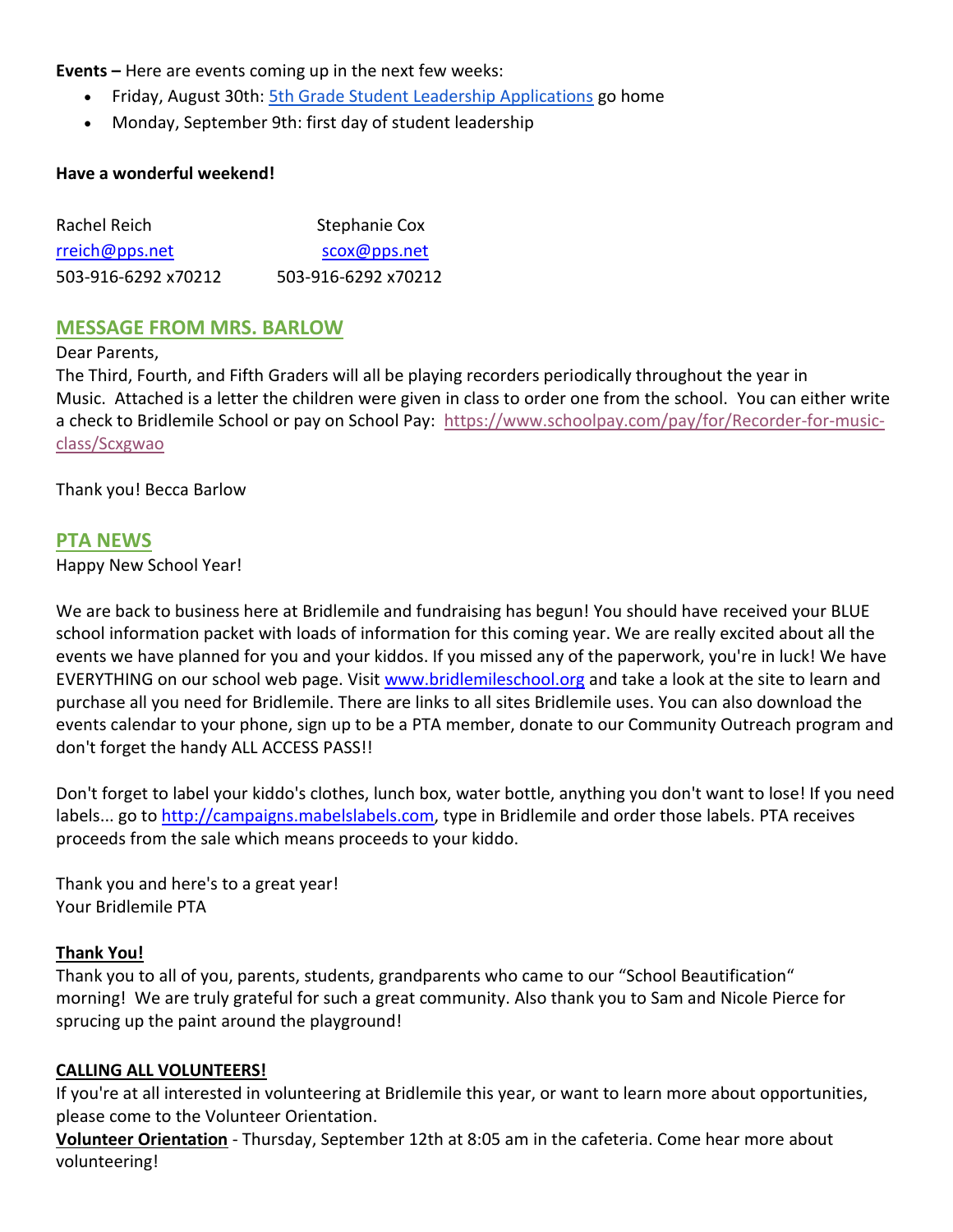New Volunteers: Please go to this link to start the background check process: [http://www.pps.net/Page/149.](http://www.pps.net/Page/149) It can take a few weeks for the background check to be completed, so start the process early! You'll want this taken care of when that perfect opportunity to volunteer presents itself.

## **SCHOOL DIRECTORY**

If you want to be part of the directory please go to the following link to input your information. You may have to reset your password even if you've done this in the past. <https://bridlemileschoolpta.membershiptoolkit.com/>

If you want to purchase a directory, turn in the form from the blue packet or go online to the Bridlemile website and purchase one. [www.bridlemileschool.org](http://www.bridlemileschool.org/)

# **BRIDLEMILE APPAREL**

Show off your Beagle Pride, support the Bridlemile PTA, and look super fashionable while you're at it! You can now buy shirts and hoodies for kids and adults featuring this year's fun new design!



**Online ordering now available!** Order on our school website at <https://www.bridlemileschool.com/apparel> from the comfort of your home. (Want to keep it old school? You can print out the attached flyer here: [https://www.dropbox.com/s/yvzpal4v2c4mf93/Bridlemile%20Apparel%20Order%20Form%20fall%202](https://www.dropbox.com/s/yvzpal4v2c4mf93/Bridlemile%20Apparel%20Order%20Form%20fall%202019-2020.pdf?dl=0)  $0.019 - 2020$ .pdf?dl=0 and place in the PTA box in the office with a check.)

Please allow up to 3 weeks for delivery--All orders will be delivered via backpack express.

Questions? Contact Emily Roach at [restlessyeti@gmail.com](mailto:restlessyeti@gmail.com)

# **FOUNDATION NEWS**

Without our parent volunteers, we would not have a Foundation! We are looking for a couple more parent volunteers to join the Foundation Board. If you are interested please contact Marc Albers at [Marcalbers@comcast.net](mailto:Marcalbers@comcast.net) or Jen Moylan and [moylanjk@gmail.com](mailto:moylanjk@gmail.com)

## Help Us Bridge the Gap

The Bridlemile Foundation is a not-for-profit dedicated to ensuring a high-quality education for all Bridlemile children. We raise money to increase staffing and bridge the gap between what public funding provides and the comprehensive educational experience all our children deserve.